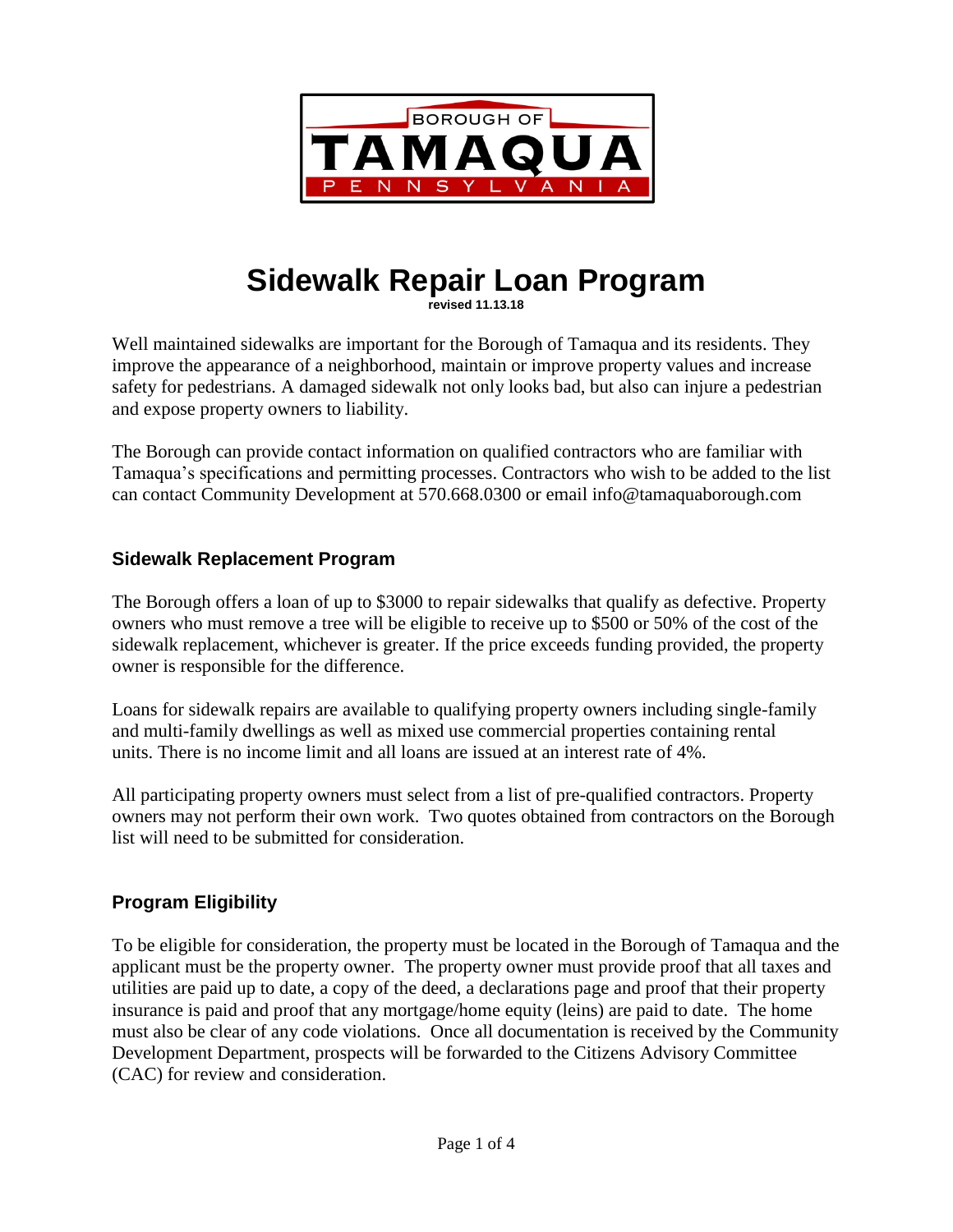## **Permits**

Permits are required for any work performed on sidewalks or driveways. The permit fee is based on the construction cost of the sidewalk.

Permits can be obtained from the Zoning and Code Enforcement Officer. Please call ahead for an appointment or leave your name and address and the officer will return your call.

### **Sidewalk Guidelines**

- **Width:** No less than four feet or same as existing walk
- **Thickness**: Four inches except across driveways, which are six inches
- **Subgrade:** Flat, dry, compacted dirt and sand
- **Forms:** Wood or metal, straight and true to line and grade
- **Concrete:** Minimum strength of 3000 pounds per square inch for sidewalks and 4000 pounds psi for sidewalks crossing driveways
- **Finish**: Strike off even; hand float smooth; place joints at distance equal to width; Tool joints and outer edges; once surface hardens, broom or swirl finish perpendicular to traffic flow
- **Alignment:** Sidewalk elevations and setbacks are established by the Public Works Department

All sidewalks shall meet ADA specifications including curb ramps at intersections. Contractor shall be responsible for grade adjustments of the water curb box and the replacement of any borough owned street signs.

The Code Enforcement Officer or someone from the Public Works Department must examine forms **before** concrete is poured. Please call one day in advance to schedule inspection.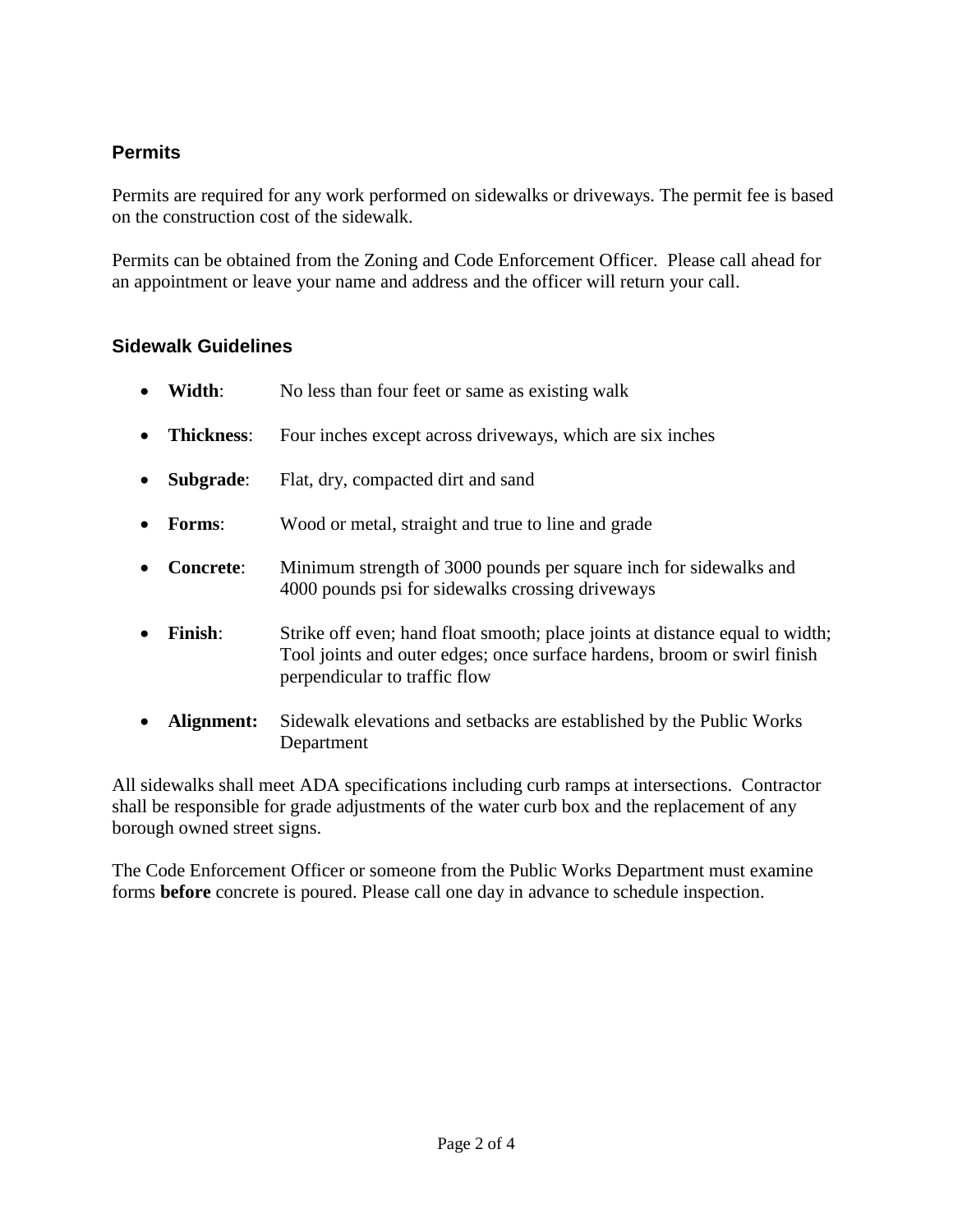# **Frequently Asked Questions:**

#### **How Much Assistance Can I Receive To Repair My Sidewalk?**

The Borough offers a loan of up to \$3000 to repair or replace sidewalks that qualify as defective. Property owners who must remove a tree will be eligible to receive up to \$500 or 50% the cost of the sidewalk replacement, whichever is greater. The combined cost of the sidewalk repair and tree removal cannot exceed \$3500. If the price exceeds the loan, the property owner is responsible for paying the difference.

#### **What Are the Loan Terms And Interest Rate?**

No matter the amount of the loan, the monthly payback will be \$100, payable to Mauch Chunk Trust. The procedure for making the payment will be explained before the first payment is due. For example, if the loan totals \$3000, payments will be \$100/month for 30 months. If the loan is \$1500, the loan will be \$100/month for 15 months. The interest rate is 4% regardless of income.

#### **How Are Repair Sites Selected?**

Property owners may apply to the Borough directly, but the Borough will also identify and alert property owners of priority repairs. The Borough determines first that a sidewalk meets "defective" criteria and is located in an area where the repair will benefit the community or a specific neighborhood. The Borough will mail the property owner information about the sidewalk repair program and include a list of pre-qualified contractors. Projects are then processed on a first-come, first-served basis until program ends.

# **Frequently Asked Questions, continued:**

#### **Who does the work and how is the contractor selected?**

The Borough maintains a list of qualified and insured contractors. The property owner will be required to get two price quotes from the list of pre-qualified contractors. If the price quote exceeds the funding provided by the Borough, the owner will be responsible for the difference. At the time the property owner signs the loan document, the property owner will be required to provide the balance of the funds to the Borough and those funds will be placed in escrow until the final payment is made to the contractor.

Under no circumstances are DIY projects allowed. Property owners must select from the list of qualified and insured contractors if they wish to participate in the Sidewalk Loan Program.

The Borough will prepare a contract between the property owner and the contractor. The contract will specify the number of days to complete the work.